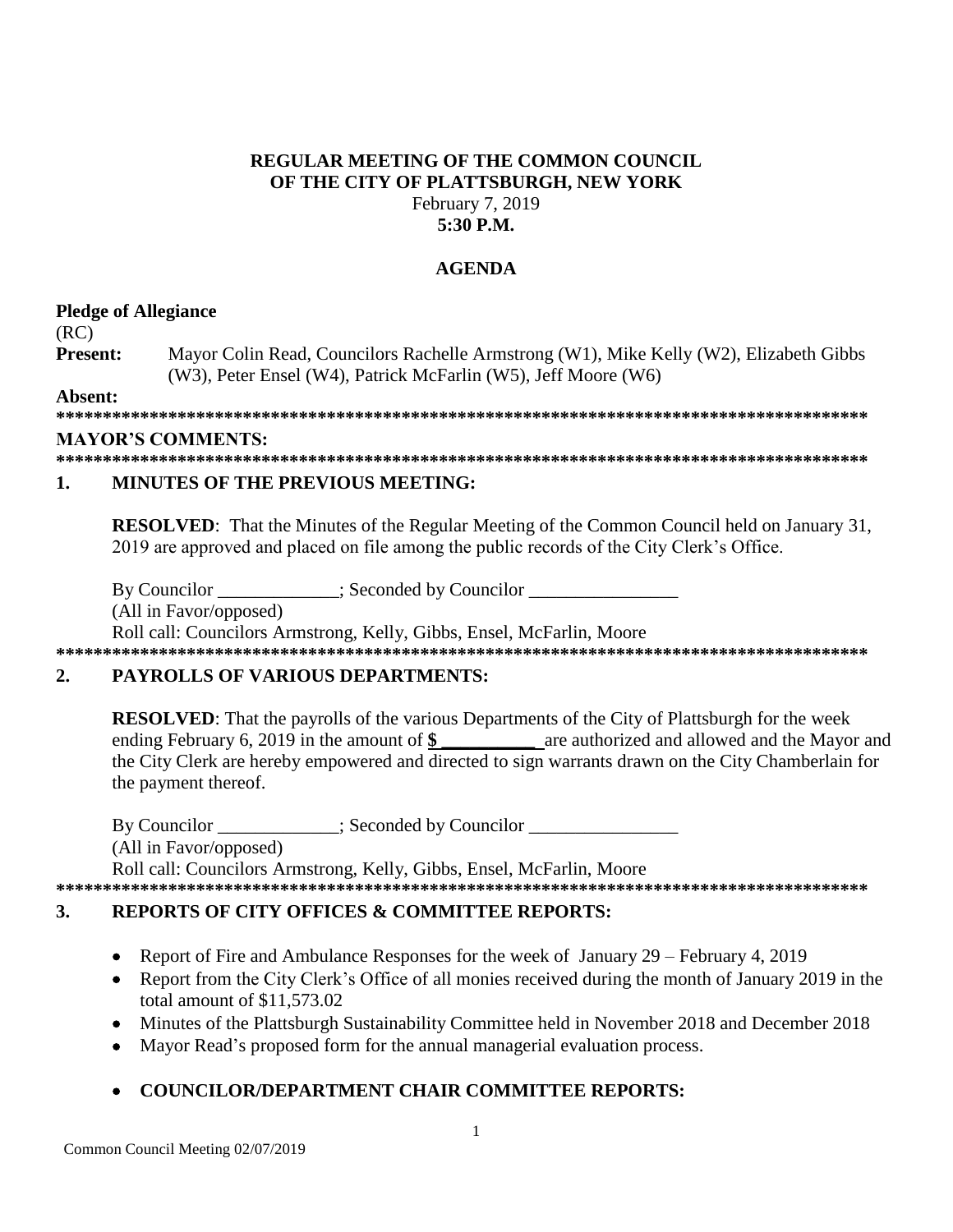Governance, Strategy, and City Operations- Chair Councilor Armstrong

City Infrastructure – Chair Councilor Moore

Finance and Budget - Chair Councilor Kelly

**Public Safety – Chair Councilor Gibbs** 

Plattsburgh Public Library - Chair Councilor Ensel

**MLD - MLD Board President Councilor McFarlin** 

**RESOLVED:** That the reports as listed are hereby ordered received and any written reports are placed on file among the public records of the City Clerk's Office.

 $\qquad \qquad \therefore$  Seconded by Councilor By Councilor

(All in Favor/opposed)

Roll call: Councilors Armstrong, Kelly, Gibbs, Ensel, McFarlin, Moore 

#### **CORRESPONDENCE OR RECOMMENDATIONS FROM BOARDS:** 4. **None**

#### 5. **AUDIT OF CLAIMS:**

**RESOLVED:** That the bills Audited by the Common Council for the week ending February 8, 2019 in the amount of \$ authorized and directed to sign warrants drawn on the City Chamberlain for the payment thereof.

By Councilor \_\_\_\_\_\_\_\_\_\_\_\_; Seconded by Councilor \_\_\_\_\_\_\_\_\_\_\_\_\_\_\_\_\_\_\_\_\_\_\_\_\_\_\_\_\_\_\_

(All in Favor/opposed)

Roll call: Councilors Armstrong, Kelly, Gibbs, Ensel, McFarlin, Moore 

#### PERSONS ADDRESSING COUNCIL ON AGENDA ITEMS ONLY: 6.

#### 7. **OTHER ITEMS:**

### Motion to remove Item 7A from the table

By Councilor \_\_\_\_\_\_\_\_\_\_; Seconded by Councilor \_\_\_\_\_\_\_\_\_\_\_\_\_\_\_\_\_\_\_\_\_\_\_\_\_\_\_\_\_\_\_\_\_

Common Council Meeting 02/07/2019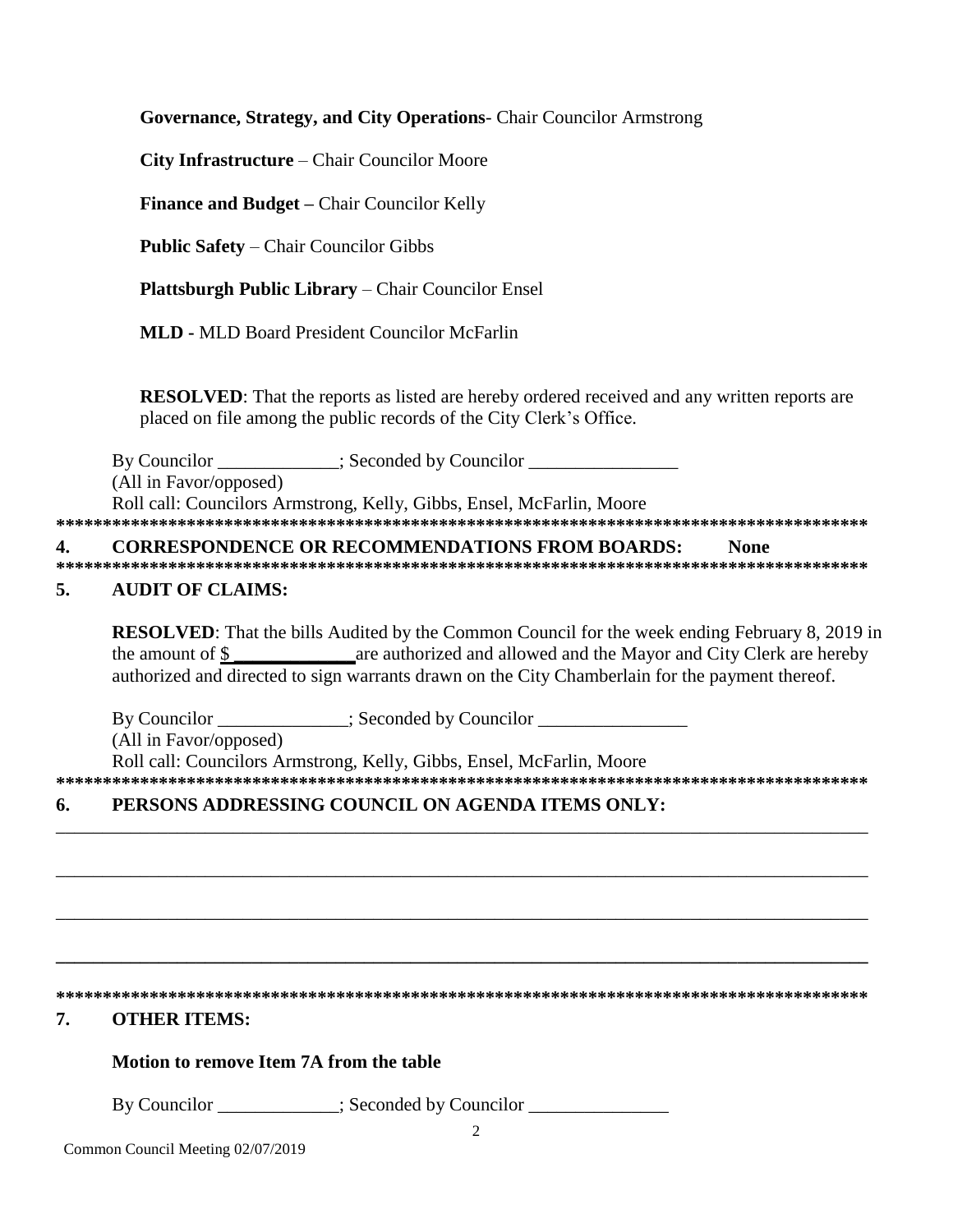Discussion:

Roll call: Councilors Armstrong, Kelly, Gibbs, Ensel, McFarlin, Moore

**ACTION TAKEN:** Adopted Defeated Withdrawn Tabled

**A.** WHEREAS, pursuant to the authority and provisions of Section 10 of the Municipal Home Rule Law of the State of New York and the statutory powers vested in the Common Council of the City of Plattsburgh ("Common Council") to regulate and control land use and to protect the health, safety and welfare of its residents, pursuant to Local Law P-3 of 2018, which was adopted on March 15, 2018, the Common Council declared an eighteen (18) month moratorium on all applications or proceedings for applications, for the issuance of approvals or permits for the commercial cryptocurrency mining operations in the City of Plattsburgh ("City"); and

WHEREAS, pursuant to Local Law P-3 of 2018, the aforementioned moratorium may be terminated earlier than eighteen (18) months if the Common Council determines by resolution that the purpose of the local law have been fulfilled;

WHEREAS, the City formed a cryptocurrency zoning committee to study the matter; and

WHEREAS, on March 19, 2018, the New York State Public Service Commission adopted an Order Approving Tariff Amendments with Modifications ("Rider-A") impacting High Density Load Customers to mitigate/minimize any utility surcharges experienced by residential customers as a result of incremental purchase power costs; and

WHEREAS, on October 25, 2018, the Common Council adopted Local Law P-6 of 2018, which established zoning regulations, fire suppression requirements, heat controls, noise limits, and nuisance abatement provisions for commercial cryptocurrency mining operations in the City.

NOW THEREFORE IT IS HEREBY RESOLVED that the Common Council determines that the purpose of the Commercial Cryptocurrency Mining Operation Moratorium established by Local Law P-3 of 2018 have been fulfilled and the Moratorium is hereby terminated, effective the date this resolution is approved.

By Councilor \_\_\_\_\_\_\_\_\_\_; Seconded by Councilor \_\_\_\_\_\_\_\_\_\_\_\_\_\_\_\_\_\_\_\_\_\_\_\_\_\_\_\_\_\_\_\_\_

Discussion:

Roll call: Councilors Armstrong, Kelly, Gibbs, Ensel, McFarlin, Moore

| <b>ACTION TAKEN:</b> Adopted | Defeated | Withdrawn | Tabled |  |
|------------------------------|----------|-----------|--------|--|
| Follow up Action:            |          |           |        |  |

**\*\*\*\*\*\*\*\*\*\*\*\*\*\*\*\*\*\*\*\*\*\*\*\*\*\*\*\*\*\*\*\*\*\*\*\*\*\*\*\*\*\*\*\*\*\*\*\*\*\*\*\*\*\*\*\*\*\*\*\*\*\*\*\*\*\*\*\*\*\*\*\*\*\*\*\*\*\*\*\*\*\*\*\*\*\*\*\*\*\***

**B.** WHEREAS, at their regular meeting on November 1, 2018, the Common Council approved the signing of a lease agreement with "Taylor Rental – Party Plus" to hold an event known as "2019 Bridal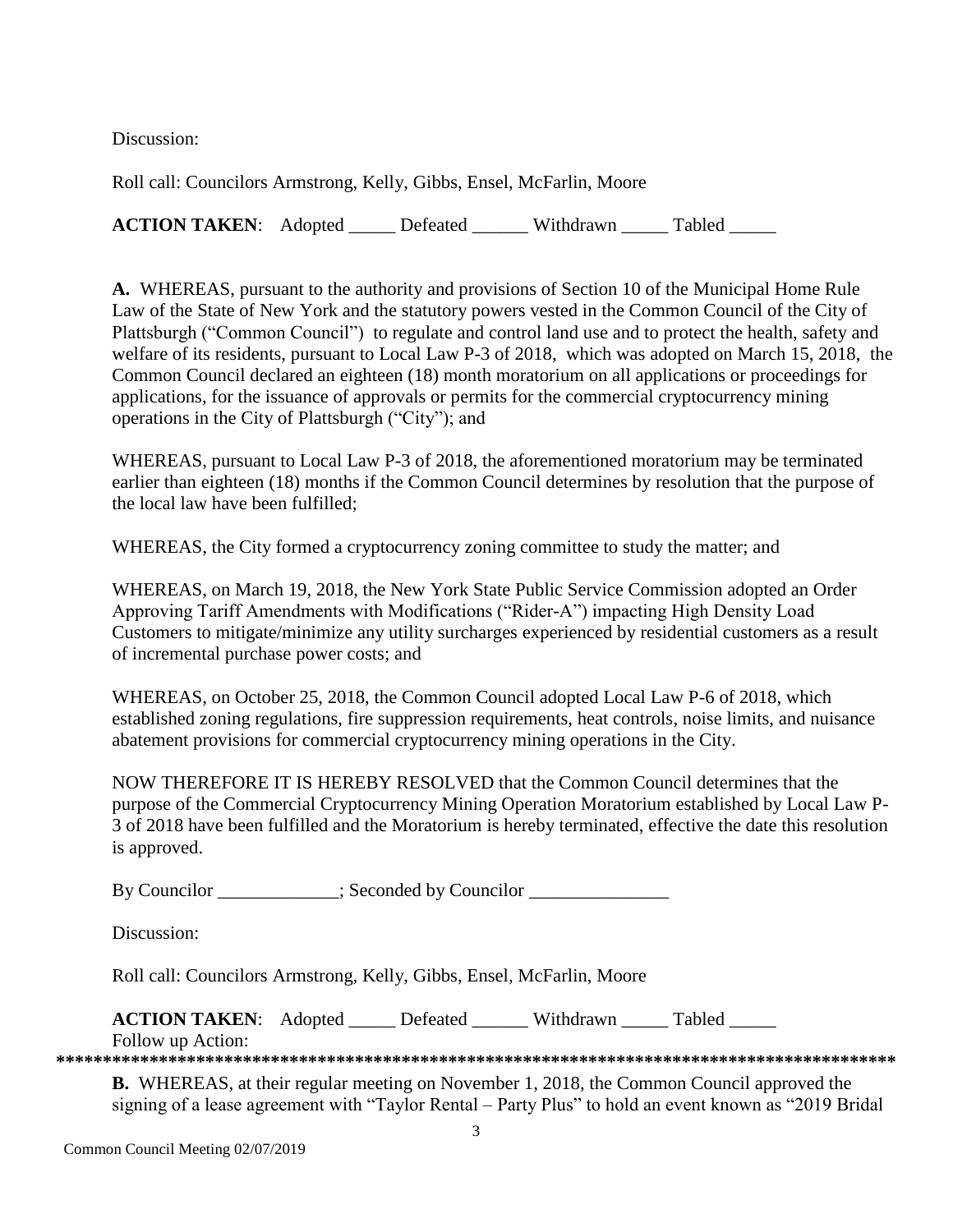Show" in the Crete Civic Center Area from Friday, April 26<sup>th</sup>, 2019 through Saturday, April 27<sup>th</sup>, 2019; and

WHEREAS, Lakeview Catering of Saranac Lake plans to cater the 2019 Bridal Show, including food and alcohol;

RESOLVED, In accordance with the request therefore the Common Council approves Lakeview Catering to provide food and alcohol during the 2019 Bridal Show. Insurance proof is required and alcohol will be served therefore NYS Liquor documentation is required.

By Councilor \_\_\_\_\_\_\_\_\_\_; Seconded by Councilor \_\_\_\_\_\_\_\_\_\_\_\_\_\_\_\_\_\_\_\_\_\_\_\_\_\_\_\_\_\_\_\_\_

Discussion<sup>.</sup>

Roll call: Councilors Armstrong, Kelly, Gibbs, Ensel, McFarlin, Moore

**ACTION TAKEN:** Adopted \_\_\_\_\_ Defeated \_\_\_\_\_\_ Withdrawn \_\_\_\_\_ Tabled \_\_\_\_\_

Follow up Action: **\*\*\*\*\*\*\*\*\*\*\*\*\*\*\*\*\*\*\*\*\*\*\*\*\*\*\*\*\*\*\*\*\*\*\*\*\*\*\*\*\*\*\*\*\*\*\*\*\*\*\*\*\*\*\*\*\*\*\*\*\*\*\*\*\*\*\*\*\*\*\*\*\*\*\*\*\*\*\*\*\*\*\*\*\*\*\*\*\*\***

**C. RESOLVED:** In accordance with the request therefore the Common Council approves the Plattsburgh High School Community School Organization to use the auditorium on April 27, 2019 to host a live jazz performance with a catered dinner and dancing. Insurance proof is required and Alcohol will be served therefore NYS Liquor documentation is required.

By Councilor \_\_\_\_\_\_\_\_\_\_\_; Seconded by Councilor \_\_\_\_\_\_\_\_\_\_\_\_\_\_\_\_\_\_\_\_\_\_\_\_\_\_\_\_\_\_\_\_

Discussion:

Roll call: Councilors Armstrong, Kelly, Gibbs, Ensel, McFarlin, Moore

**ACTION TAKEN:** Adopted Defeated Withdrawn Tabled

Follow up Action:

**\*\*\*\*\*\*\*\*\*\*\*\*\*\*\*\*\*\*\*\*\*\*\*\*\*\*\*\*\*\*\*\*\*\*\*\*\*\*\*\*\*\*\*\*\*\*\*\*\*\*\*\*\*\*\*\*\*\*\*\*\*\*\*\*\*\*\*\*\*\*\*\*\*\*\*\*\*\*\*\*\*\*\*\*\*\*\*\*\*\***

**D. RESOLVED:** In accordance with the request therefore the Common Council approves that the Mayor is authorized to sign an agreement with Reynolds Boats Northern Bass Tournaments and Adirondack Coast Visitors Bureau to host a Bass tournament on August 10, 2019.

By Councilor \_\_\_\_\_\_\_\_\_\_; Seconded by Councilor \_\_\_\_\_\_\_\_\_\_\_\_\_\_\_\_\_\_\_\_\_\_\_\_\_\_\_\_\_\_\_\_\_

Discussion:

Roll call: Councilors Armstrong, Kelly, Gibbs, Ensel, McFarlin, Moore

**ACTION TAKEN:** Adopted \_\_\_\_\_ Defeated \_\_\_\_\_\_ Withdrawn \_\_\_\_\_ Tabled \_\_\_\_\_

Follow up Action:

**\*\*\*\*\*\*\*\*\*\*\*\*\*\*\*\*\*\*\*\*\*\*\*\*\*\*\*\*\*\*\*\*\*\*\*\*\*\*\*\*\*\*\*\*\*\*\*\*\*\*\*\*\*\*\*\*\*\*\*\*\*\*\*\*\*\*\*\*\*\*\*\*\*\*\*\*\*\*\*\*\*\*\*\*\*\*\*\*\*\***

**E. RESOLVED:** In accordance with the request therefore the Common Council approves that the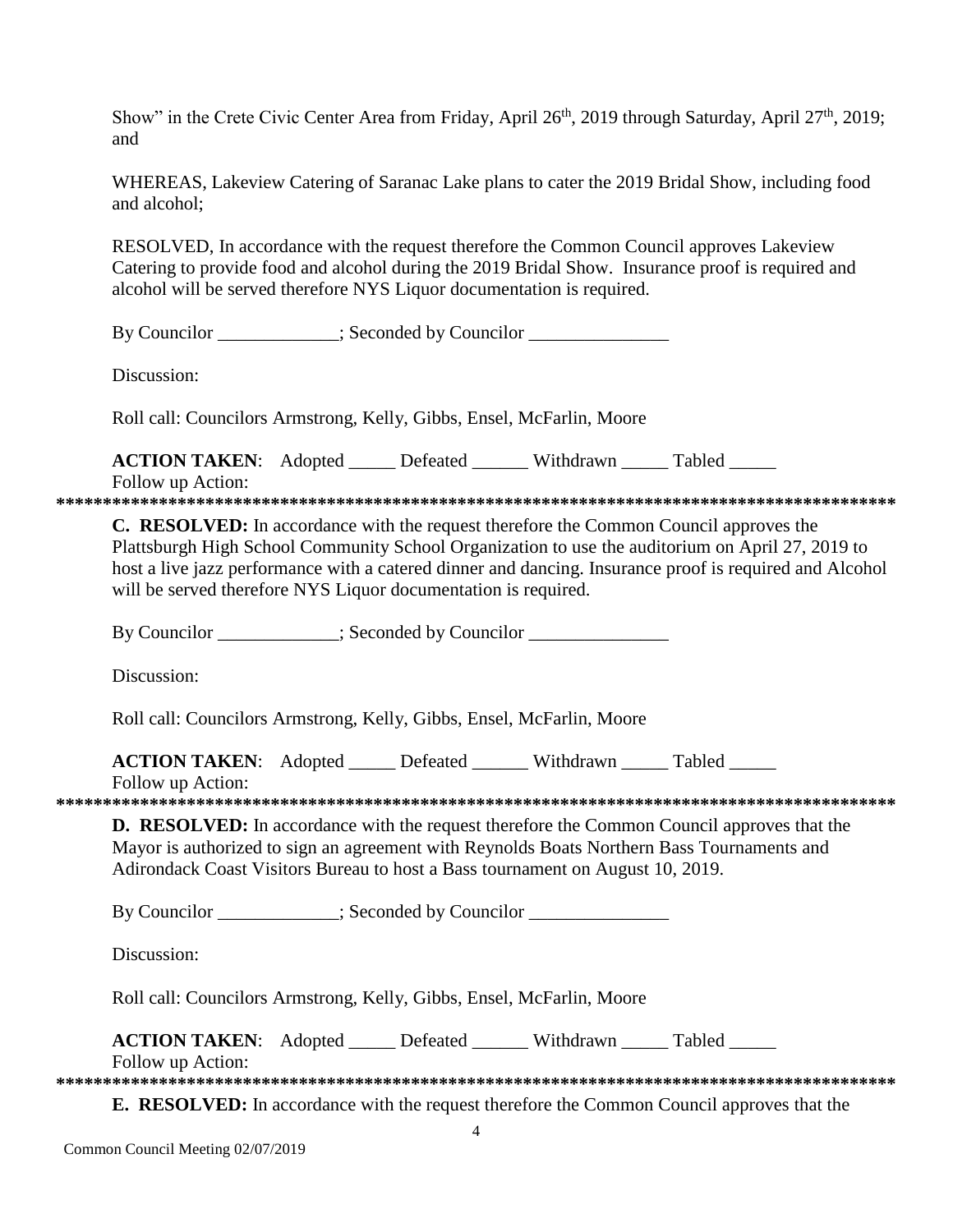Mayor is authorized to sign an agreement with FLW and Adirondack Coast Visitors Bureau to host a T-H Marine FLW Bass Fishing League event on July 13, 2019.

By Councilor : Seconded by Councilor Discussion: Roll call: Councilors Armstrong, Kelly, Gibbs, Ensel, McFarlin, Moore **ACTION TAKEN:** Adopted Lefeated Withdrawn Tabled Follow up Action: **F. RESOLVED:** In accordance with the request therefore the Common Council approves that the Mayor is authorized to sign an agreement with East Coast Watercross LLC and Adirondack Coast Visitors Bureau to hold an event July 27 - 28, 2019. There will be an overtime cost of approximately \$1,153 for Ambulance and EMT staff. By Councilor \_\_\_\_\_\_\_\_\_\_\_\_; Seconded by Councilor \_\_\_\_\_\_\_\_\_\_\_\_\_\_\_\_\_\_\_\_\_\_\_\_\_\_\_\_\_\_\_ Discussion: Roll call: Councilors Armstrong, Kelly, Gibbs, Ensel, McFarlin, Moore ACTION TAKEN: Adopted \_\_\_\_\_ Defeated \_\_\_\_\_\_ Withdrawn \_\_\_\_\_ Tabled \_\_\_\_\_ Follow up Action: G. Whereas, Samuel de Champlain and the native peoples both have key roles in our history, much of it little-known, and some inaccurately described; and Whereas, the Samuel de Champlain Monument statue representation and its plaque's description prompt different reactions today than they did when installed in 1912; and Whereas, the Samuel de Champlain Monument Working Group has asked the Common Council's permission to install an educational panel on City property in the park near Plattsburgh's Samuel de Champlain Monument, giving context to it and explaining misconceptions; and

Whereas, The Lake Champlain Basin Program has been consulted regarding the panel's design, ensuring that it will be consistent with other historic signage; and

Whereas, the group will find private sources for the approximate \$1400 needed to have the panel and frame manufactured and delivered; and

Whereas, upon receiving this gift offered by the Working Group, and in light of the educational and cultural benefits provided, the City of Plattsburgh Common Council commits to installing and maintaining the educational panel; and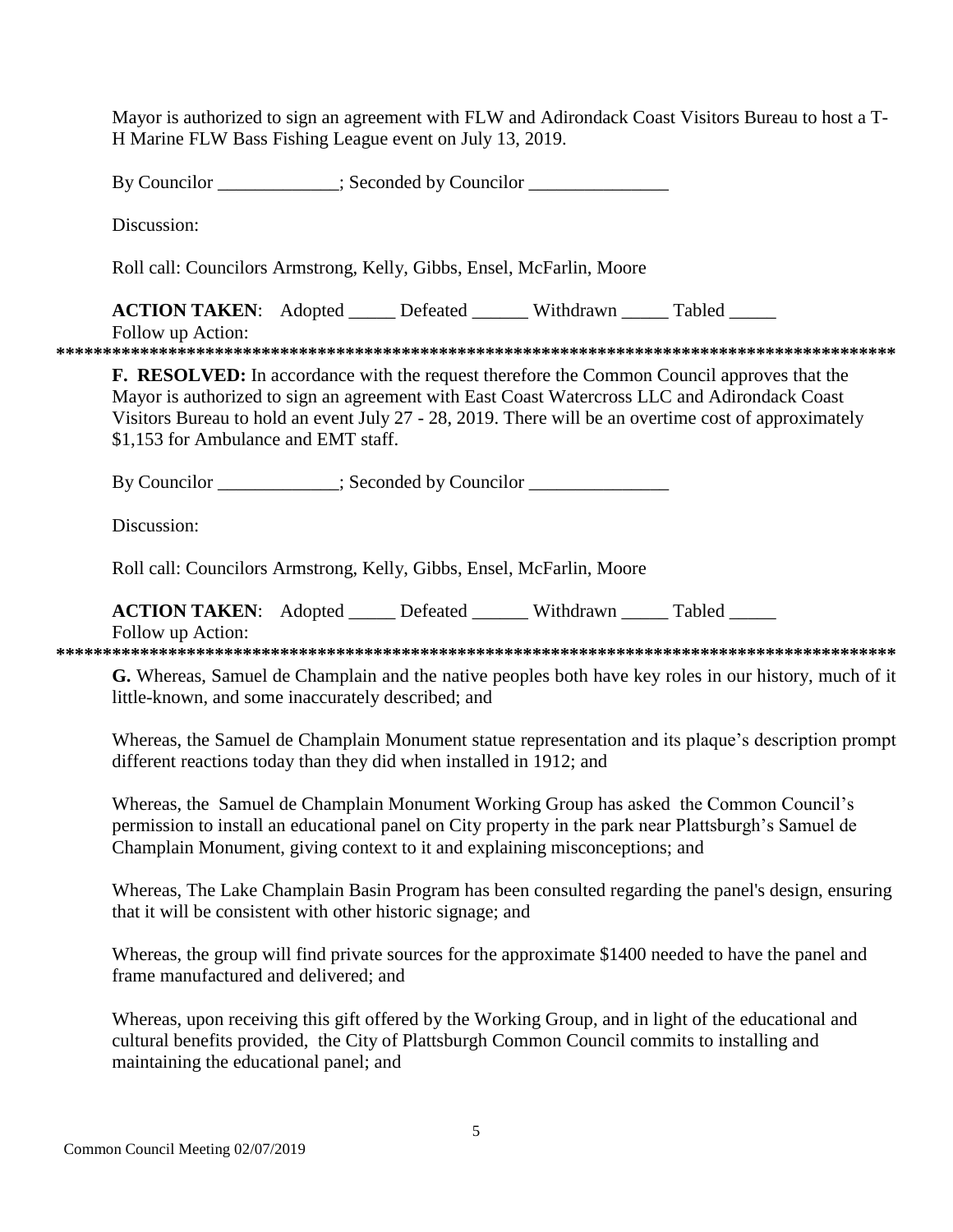NOW THEREFORE, Be it therefore resolved according to a request by Councilor Armstrong that the City of Plattsburgh Common Council authorizes the installation and maintenance of said educational panel in the Samuel de Champlain Monument Park near the Champlain Monument in a location recommended and constructed by the Department of Public Works for an estimated cost of \$1,000, paid for from the General Fund.

|                                                                       | By Councilor ___________; Seconded by Councilor _______________                                       |  |   |  |                                                                                                                                                                                                                                                                                                     |  |  |
|-----------------------------------------------------------------------|-------------------------------------------------------------------------------------------------------|--|---|--|-----------------------------------------------------------------------------------------------------------------------------------------------------------------------------------------------------------------------------------------------------------------------------------------------------|--|--|
|                                                                       | Discussion:                                                                                           |  |   |  |                                                                                                                                                                                                                                                                                                     |  |  |
| Roll call: Councilors Armstrong, Kelly, Gibbs, Ensel, McFarlin, Moore |                                                                                                       |  |   |  |                                                                                                                                                                                                                                                                                                     |  |  |
|                                                                       | <b>ACTION TAKEN:</b> Adopted _____ Defeated ______ Withdrawn _____ Tabled _____<br>Follow up Action:  |  |   |  |                                                                                                                                                                                                                                                                                                     |  |  |
|                                                                       | required.                                                                                             |  |   |  | <b>H. RESOLVED:</b> In accordance with the request therefore the Common Council approves that the<br>Plattsburgh Farmers and Crafters Market group to manage the Farmers Market for the 2019 market<br>season from May 11 - October 12, 2019. Signed Licenses agreement, fee and insurance proof is |  |  |
|                                                                       | By Councilor __________; Seconded by Councilor ______________                                         |  |   |  |                                                                                                                                                                                                                                                                                                     |  |  |
|                                                                       | Discussion:                                                                                           |  |   |  |                                                                                                                                                                                                                                                                                                     |  |  |
|                                                                       | Roll call: Councilors Armstrong, Kelly, Gibbs, Ensel, McFarlin, Moore                                 |  |   |  |                                                                                                                                                                                                                                                                                                     |  |  |
|                                                                       | ACTION TAKEN: Adopted _____ Defeated ______ Withdrawn _____ Tabled _____<br>Follow up Action:         |  |   |  |                                                                                                                                                                                                                                                                                                     |  |  |
|                                                                       | block off 70 parking spaces (from Friday, May 17 -18, 2019) Insurance certificate is required.        |  |   |  | <b>I. RESOLVED:</b> In accordance with the request therefore the Common Council approves Plattsburgh<br>Bike Rodeo event on Saturday, May 17, 2019 in the Durkee Street Parking lot. They are requesting to                                                                                         |  |  |
|                                                                       | By Councilor ___________; Seconded by Councilor ______________                                        |  |   |  |                                                                                                                                                                                                                                                                                                     |  |  |
|                                                                       | Discussion:                                                                                           |  |   |  |                                                                                                                                                                                                                                                                                                     |  |  |
|                                                                       | Roll call: Councilors Armstrong, Kelly, Gibbs, Ensel, McFarlin, Moore                                 |  |   |  |                                                                                                                                                                                                                                                                                                     |  |  |
|                                                                       | <b>ACTION TAKEN:</b> Adopted Defeated Withdrawn Tabled<br>Follow up Action:                           |  |   |  |                                                                                                                                                                                                                                                                                                     |  |  |
|                                                                       | PLATTSBURGH HOUSING AUTHORITY BOARD TO SHIRLEY O'CONNELL<br>EFFECTIVE APRIL 6, 2019 TO APRIL 6, 2024. |  |   |  | <b>J. THE MAYOR HANDS DOWN THE REAPPOINTMENT OF COMMISSIONER OF THE</b>                                                                                                                                                                                                                             |  |  |
|                                                                       | By Councilor ___________; Seconded by Councilor ______________                                        |  | 6 |  |                                                                                                                                                                                                                                                                                                     |  |  |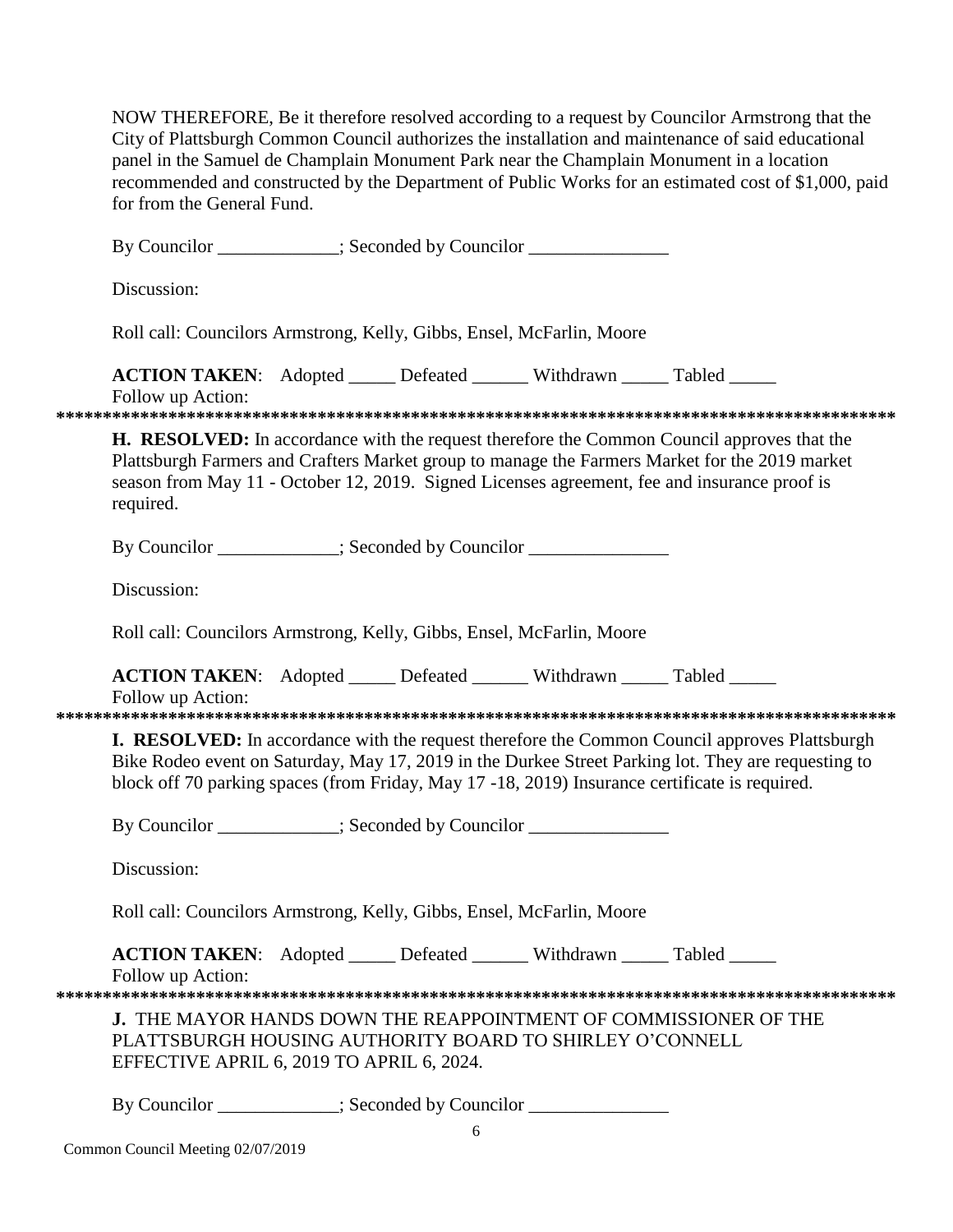Discussion:

| Roll call: Councilors Armstrong, Kelly, Gibbs, Ensel, McFarlin, Moore                                |  |                                                                                                                                                                                                                                                                                                                               |
|------------------------------------------------------------------------------------------------------|--|-------------------------------------------------------------------------------------------------------------------------------------------------------------------------------------------------------------------------------------------------------------------------------------------------------------------------------|
| <b>ACTION TAKEN:</b> Adopted _____ Defeated ______ Withdrawn _____ Tabled _____<br>Follow up Action: |  |                                                                                                                                                                                                                                                                                                                               |
| K. THE MAYOR HANDS DOWN THE APPOINTMENT OF COMMISSIONER OF THE<br>2019 TO APRIL 6, 2020.             |  | PLATTSBURGH HOUSING AUTHORITY BOARD TO AMY BONN EFFECTIVE FEBRUARY 8,                                                                                                                                                                                                                                                         |
| By Councilor ___________; Seconded by Councilor ______________                                       |  |                                                                                                                                                                                                                                                                                                                               |
| Discussion:                                                                                          |  |                                                                                                                                                                                                                                                                                                                               |
| Roll call: Councilors Armstrong, Kelly, Gibbs, Ensel, McFarlin, Moore                                |  |                                                                                                                                                                                                                                                                                                                               |
| <b>ACTION TAKEN:</b> Adopted _____ Defeated ______ Withdrawn _____ Tabled _____<br>Follow up Action: |  |                                                                                                                                                                                                                                                                                                                               |
| Control Budget (1351-4430).                                                                          |  | <b>L. RESOLVED:</b> In accordance with the request therefore the Common Council approves \$3,000 for<br>Animal Rescue and Welfare Services to continue their services for feral cat control, rescue and adoption<br>efforts in the City of Plattsburgh, it being understood that this money is left over from the 2018 Animal |
| By Councilor __________; Seconded by Councilor ______________                                        |  |                                                                                                                                                                                                                                                                                                                               |
| Discussion:                                                                                          |  |                                                                                                                                                                                                                                                                                                                               |
| Roll call: Councilors Armstrong, Kelly, Gibbs, Ensel, McFarlin, Moore                                |  |                                                                                                                                                                                                                                                                                                                               |
| <b>ACTION TAKEN:</b> Adopted _____ Defeated ______ Withdrawn _____ Tabled _____<br>Follow up Action: |  |                                                                                                                                                                                                                                                                                                                               |
| Drives.                                                                                              |  | M. RESOLVED: In accordance with the request therefore the Common Council approves 2019 Street                                                                                                                                                                                                                                 |
| By Councilor __________; Seconded by Councilor ______________                                        |  |                                                                                                                                                                                                                                                                                                                               |
| Discussion:                                                                                          |  |                                                                                                                                                                                                                                                                                                                               |
| Roll call: Councilors Armstrong, Kelly, Gibbs, Ensel, McFarlin, Moore                                |  |                                                                                                                                                                                                                                                                                                                               |
| <b>ACTION TAKEN:</b> Adopted _____ Defeated ______ Withdrawn _____ Tabled _____<br>Follow up Action: |  |                                                                                                                                                                                                                                                                                                                               |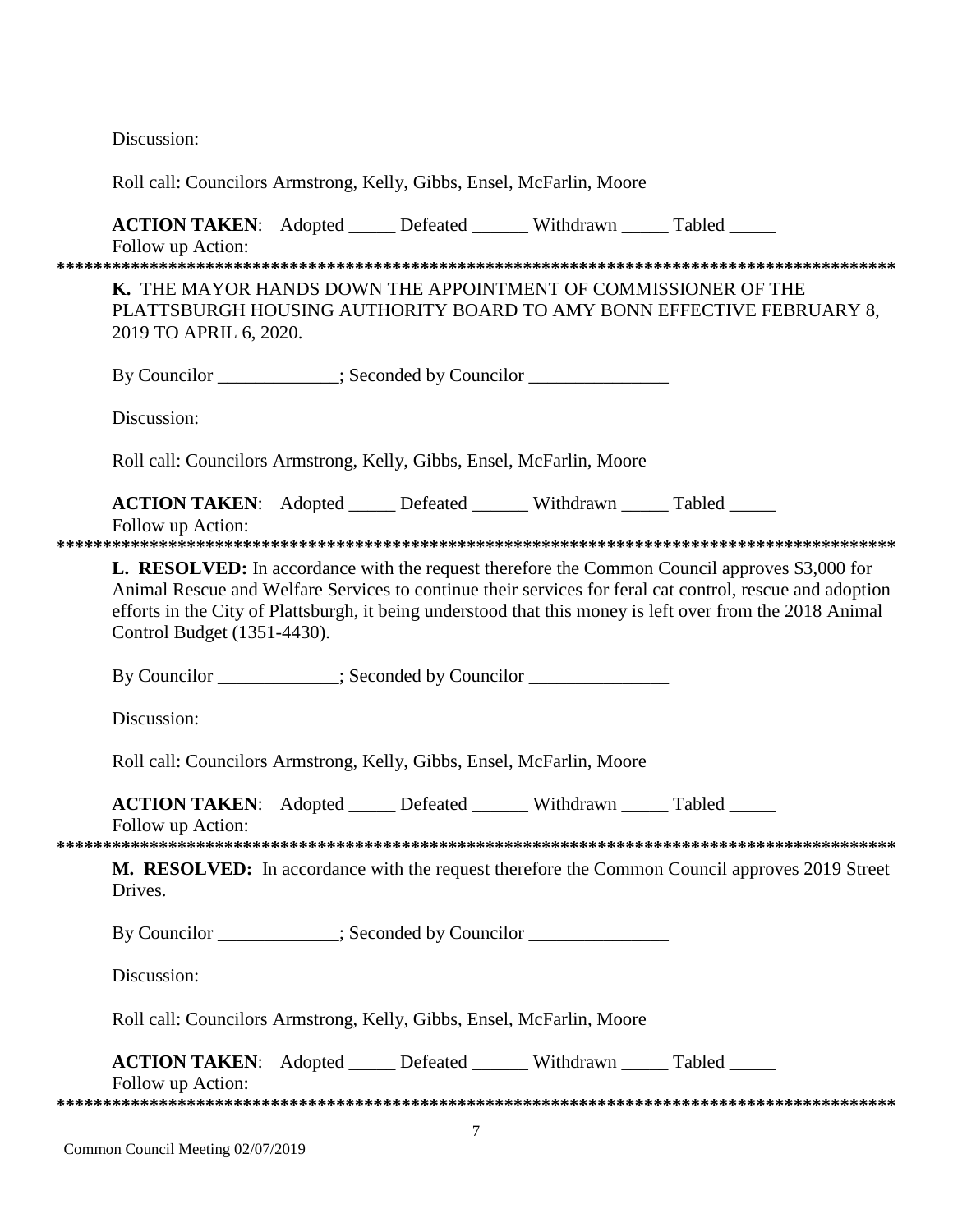**N. RESOLVED:** In accordance with the request therefore the Common Council approves The City of Plattsburgh's field day event on the Oval Field on April 27<sup>th</sup> from 2:00pm to 7pm (Rain date: May 11<sup>th</sup>). Alcohol will be served therefore NYS Liquor documentation is required.

By Councilor  $\qquad \qquad$  ; Seconded by Councilor  $\qquad \qquad$ Discussion: Roll call: Councilors Armstrong, Kelly, Gibbs, Ensel, McFarlin, Moore **ACTION TAKEN:** Adopted Defeated Withdrawn Tabled Follow up Action: **\*\*\*\*\*\*\*\*\*\*\*\*\*\*\*\*\*\*\*\*\*\*\*\*\*\*\*\*\*\*\*\*\*\*\*\*\*\*\*\*\*\*\*\*\*\*\*\*\*\*\*\*\*\*\*\*\*\*\*\*\*\*\*\*\*\*\*\*\*\*\*\*\*\*\*\*\*\*\*\*\*\*\*\*\*\*\*\*\*\***

# **O. RESOLUTION AUTHORIZING THE FORMATION AND INCORPORATION OF THE LAKE CITY LAND BANK CORPORATION**

WHEREAS, disinvestment in real property and resulting atrophy can result in a significant amount of vacant and abandoned property in the City of Plattsburgh; and

WHEREAS, this condition of vacant and abandoned property represents lost revenue to the City of Plattsburgh and imposes large costs ranging from demolition, effects of safety hazards and spreading deterioration of neighborhoods including resulting mortgage foreclosures; and

WHEREAS, the need exists to strengthen and revitalize Plattsburgh's economy by solving the problems of vacant and abandoned property in a coordinated manner and to foster the development of such property and promote economic growth; and

WHEREAS, there is an overriding public need to confront the problems caused by vacant, abandoned and tax-delinquent properties to turn these vacant spaces into vibrant places; and

WHEREAS, land banks are one of the tools that can be utilized by the City of Plattsburgh to facilitate the return of vacant, abandoned, and tax-delinquent properties to productive use; and

WHEREAS, the City of Plattsburgh is a foreclosing governmental unit under Not-For-Profit Corporation Law Section 1602(c)—with the City Chamberlain serving as Enforcing Officer—in all areas within the geographic boundaries of the City of Plattsburgh and, when warranted, conducts annual in rem tax foreclosures and real property tax auction; and

WHEREAS, the Common Council of the City of Plattsburgh supports the formation of a land bank for the benefit of properties located within the City of Plattsburgh and seeks to authorize the filing of an application; and

WHEREAS, the name "Lake City Land Bank Corporation" is not used by any other state corporation and the approval for use of such name will be sought from the New York State Department of Financial Services; and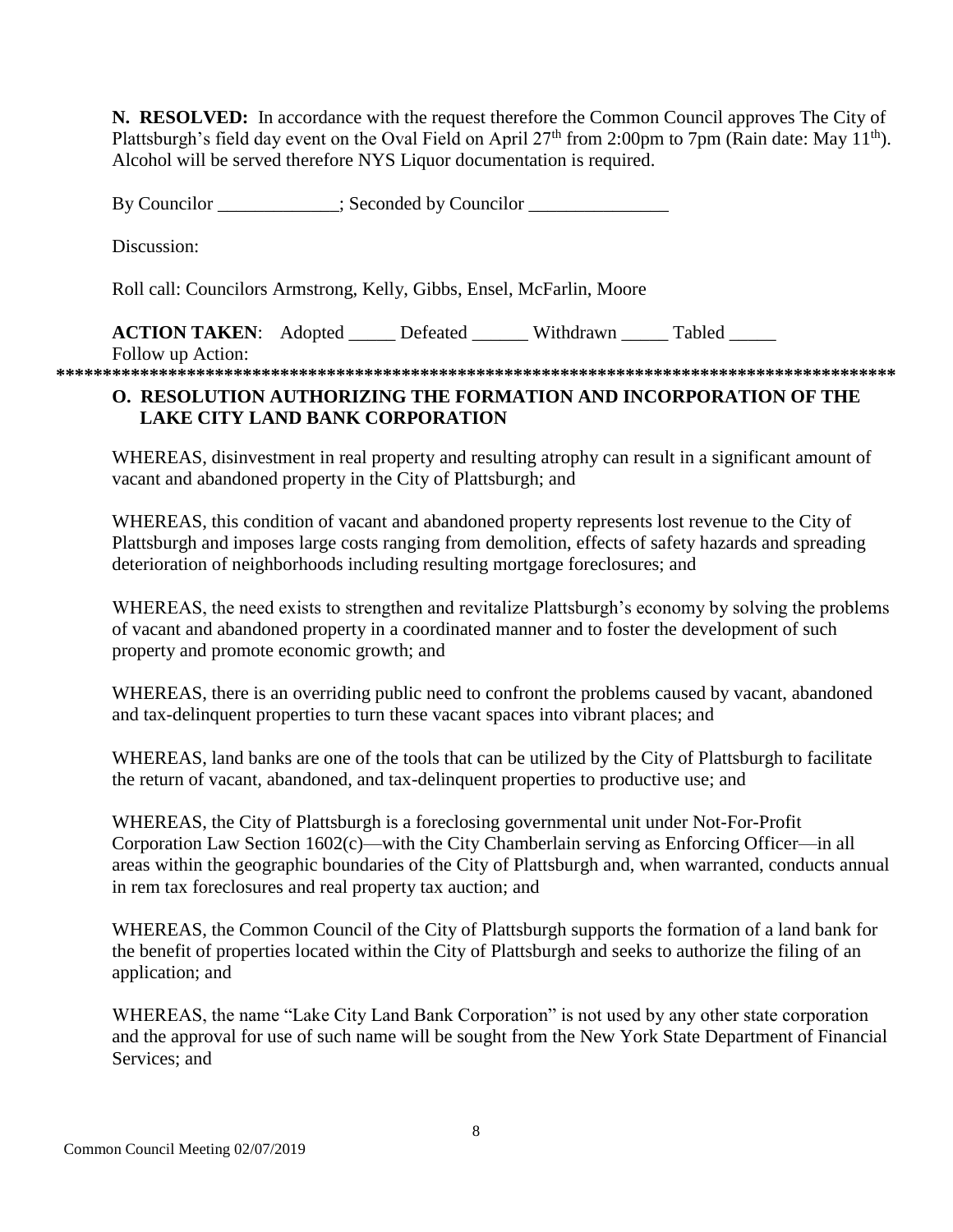WHEREAS, an authorizing resolution is both desirable and necessary to formally submit an application to the State regarding the land bank.

NOW THEREFORE, IT IS HEREBY RESOLVED, that the Common Council of the City of Plattsburgh authorizes the formation and incorporation of the Lake City Land Bank Corporation ("Corporation") under the applicable provisions of Article 16 of the Not-For-Profit Corporation Law; and it is further

RESOLVED, that there shall be seven (7) initial directors of the Corporation and they shall serve two (2) year terms from the date of incorporation unless appointed by virtue of a director's elected public office in which case it shall run concurrently with the term of that office, whichever is less; the initial directors are:

### NAME:

- 1. Colin Read, Mayor City of Plattsburgh
- 2. Eva Schweber, Planner City of Plattsburgh
- 3. Mark Hamilton, Executive Director Plattsburgh Housing Authority
- 4. Amy Bonn, Community Developer
- 5. Derek Rosenbaum, Appraiser
- 6. Ben Clark, Housing Developer
- 7. Member of the Council

RESOLVED, that the Mayor of the City of Plattsburgh be and hereby is authorized to sign the annexed Certificate of Incorporation as Incorporator; and it is further

RESOVED, the this Common Council agrees to develop procedures whereby the land bank, once incorporated, can select City delinquent tax properties for land bank use prior to the annual tax auction to be redeveloped consistent with the goals of the land bank; and it is further

RESOLVED, the this Common Council, serving as lead agency, hereby finds and determines that this resolution constitutes a Type II action such that no further environmental review is required; and it is further

RESOLVED, that this resolution is expressly subject to the approval of the Empire State Development Corporation as required by Section 1603 of the Not-For-Profit Corporation Law and accordingly, the annexed Certificate of Incorporation shall not be filed with the Secretary of State unless and until it is first approved by the New York State Urban Development Corporation d/b/a the Empire State Development Corporation.

By Councilor \_\_\_\_\_\_\_\_\_\_; Seconded by Councilor \_\_\_\_\_\_\_\_\_\_\_\_\_\_\_\_\_\_\_\_\_\_\_\_\_\_\_\_\_\_\_\_\_

Discussion:

Roll call: Councilors Armstrong, Kelly, Gibbs, Ensel, McFarlin, Moore

| <b>ACTION TAKEN:</b> Adopted | Defeated | Withdrawn | Tabled |  |
|------------------------------|----------|-----------|--------|--|
| Follow up Action:            |          |           |        |  |
|                              |          |           |        |  |